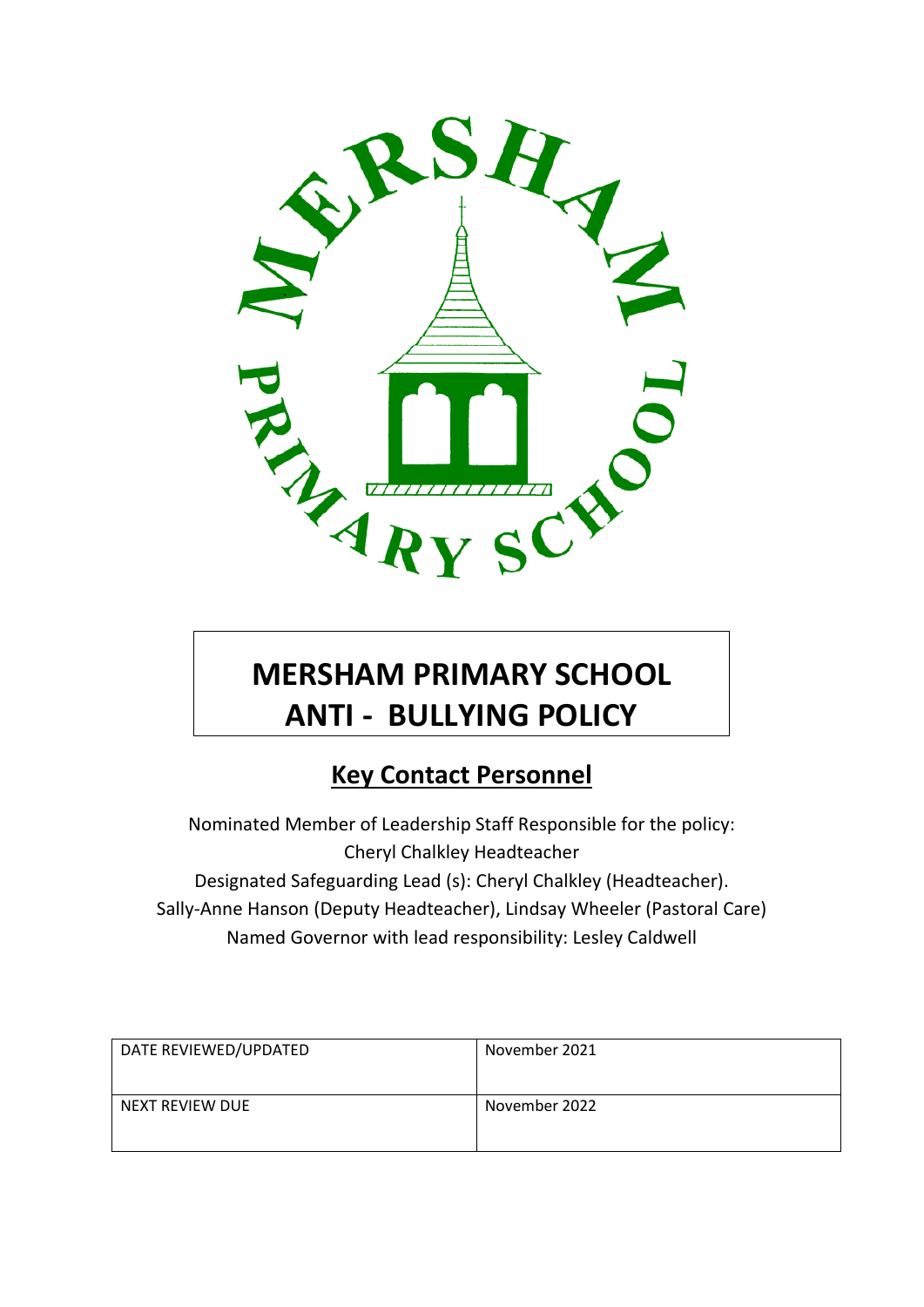# **Mersham Primary School Anti-Bullying Policy**

This policy is based on DfE guidance "[Preventing and Tackling Bullying](file:///C:/Users/AssitA01/AppData/Local/Microsoft/Windows/Temporary%20Internet%20Files/Content.Outlook/ZQ0RB9FM/•%09https:/www.gov.uk/government/publications/preventing-and-tackling-bullying)" July 2017 and supporting documents. It also considers the DfE statutory guidance "Keeping Children Safe [in Education](https://www.gov.uk/government/publications/keeping-children-safe-in-education--2)" 2020 and '[Sexual violence and sexual harassment between children in schools](https://www.gov.uk/government/publications/sexual-violence-and-sexual-harassment-between-children-in-schools-and-colleges)  [and colleges](https://www.gov.uk/government/publications/sexual-violence-and-sexual-harassment-between-children-in-schools-and-colleges)' 2018 guidance. The setting has also read Childnet's "[Cyberbullying:](file:///C:/Users/AssitA01/AppData/Local/Microsoft/Windows/Temporary%20Internet%20Files/Content.Outlook/ZQ0RB9FM/www.childnet.com/resources/cyberbullying-guidance-for-schools)  [Understand, Prevent and Respond: Guidance for Schools](file:///C:/Users/AssitA01/AppData/Local/Microsoft/Windows/Temporary%20Internet%20Files/Content.Outlook/ZQ0RB9FM/www.childnet.com/resources/cyberbullying-guidance-for-schools)".

### **1) Policy objectives:**

- This policy outlines what Mersham Primary School will do to prevent and tackle all forms of bullying.
- The policy has been adopted with the involvement of the whole school community.
- Mersham Primary School is committed to developing an anti-bullying culture where the bullying of adults, children or young people is not tolerated in any form.

#### **2) Links with other school policies and practices**

- This policy links with several school policies, practices and action plans including:
	- o Behaviour and discipline policy
	- o Complaints policy
	- o Child protection policy
	- o Data Protection policy
	- o Online safety and Acceptable Use Policies (AUP)
	- o Curriculum policies, such as: PSHE, citizenship and computing

#### **3) Links to legislation**

- There are several pieces of legislation which set out measures and actions for schools in response to bullying, as well as criminal and civil law. These may include (but are not limited to):
	- o The Education and Inspection Act 2006, 2011
	- o The Equality Act 2010
	- o The Children Act 1989
	- o Protection from Harassment Act 1997
	- o The Malicious Communications Act 1988
	- o Public Order Act 1986

#### **4) Responsibilities**

• It is the responsibility of: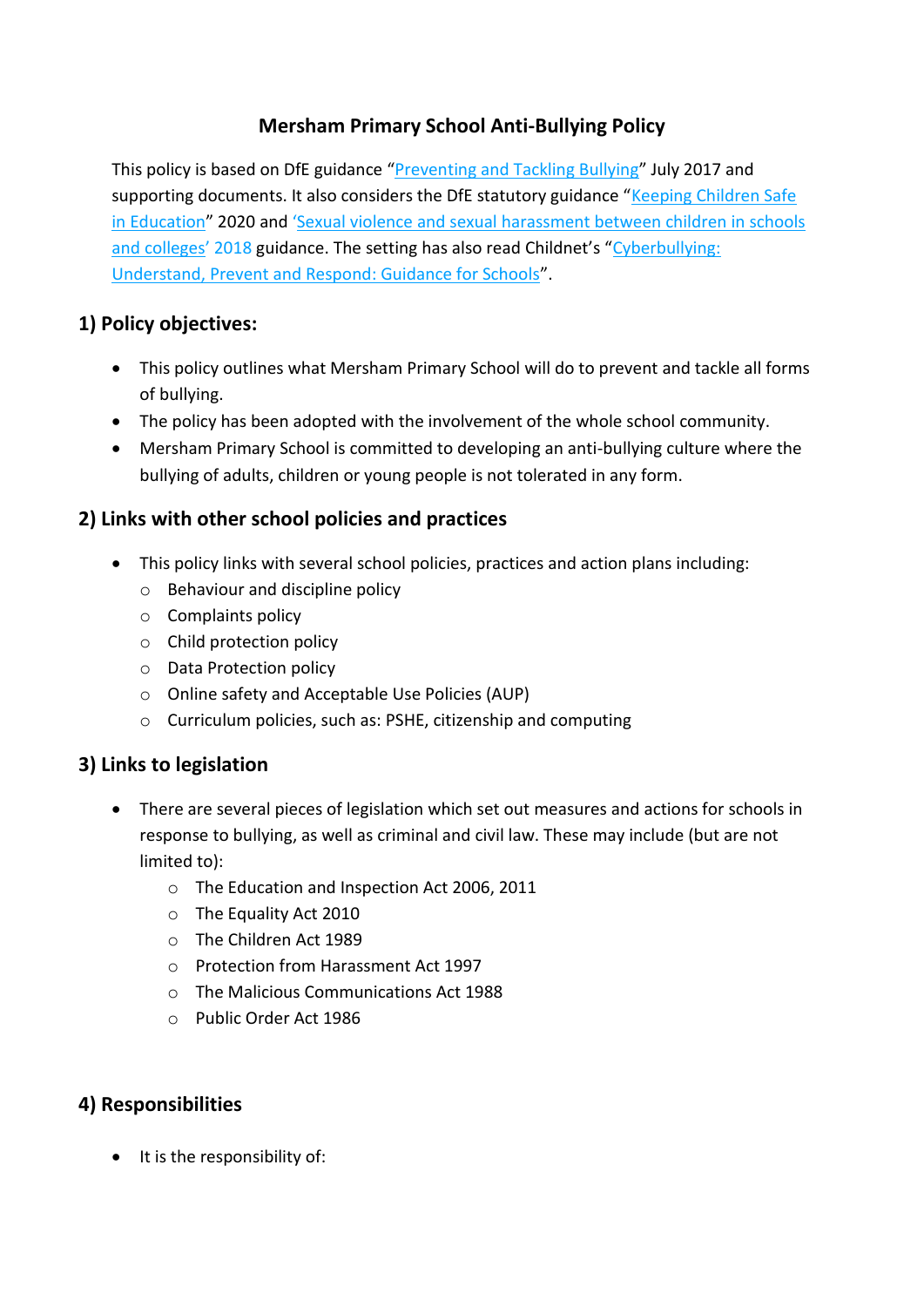- o The headteacher to communicate this policy to the school community, to ensure that disciplinary measures are applied fairly, consistently and reasonably, and that a member of the senior leadership team has been identified to take overall responsibility.
- o Governors to take a lead role in monitoring and reviewing this policy.
- o All staff, including: governors, senior leadership, teaching and non-teaching staff, to support, uphold and implement this policy accordingly.
- o Parents/carers to support their children and work in partnership with the school.
- o Pupils to abide by the policy.

# **5) Definition of bullying**

- Bullying can be defined as "*behaviour by an individual or a group, repeated over time that intentionally hurts another individual either physically or emotionally*". (DfE "Preventing and Tackling Bullying", July 2017)
- Bullying can include name calling, taunting, mocking, making offensive comments; kicking; hitting; taking belongings; producing offensive graffiti; gossiping; excluding people from groups and spreading hurtful and untruthful rumours.
- This includes the same unacceptable behaviours expressed online, sometimes called online or cyberbullying. This can include: sending offensive, upsetting and inappropriate messages by phone, text, instant messenger, through gaming, websites, social media sites and apps, and sending offensive or degrading photos or videos.
- Bullying is recognised by the school as being a form of peer on peer abuse. It can be emotionally abusive and can cause severe and adverse effects on children's emotional development.

# **6) Forms and types of bullying covered by this policy**

- Bullying can happen to anyone. This policy covers all types and forms of bullying including:
	- o Bullying related to physical appearance
	- o Bullying of young carers, children in care or otherwise related to home circumstances
	- o Bullying related to physical/mental health conditions
	- o Physical bullying
	- o Emotional bullying
	- o Sexual bullying
	- o Bullying via technology, known as online or cyberbullying
	- $\circ$  Prejudicial bullying (against people/pupils with protected characteristics):
		- Bullying related to race, religion, faith and belief and for those without faith
		- **Bullying related to ethnicity, nationality or culture**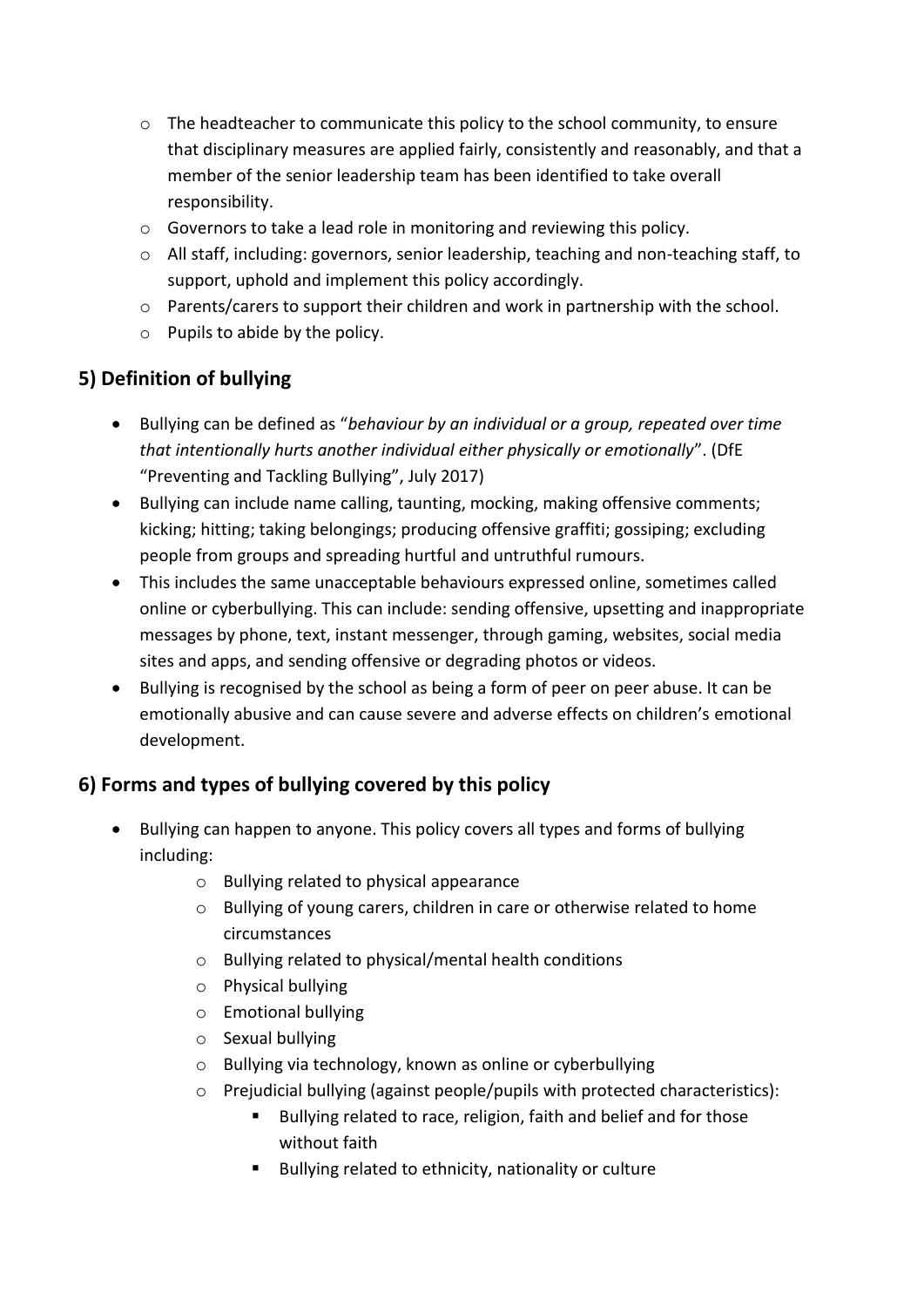- **Bullying related to Special Educational Needs or Disability (SEND)**
- Bullying related to sexual orientation (homophobic/biphobic bullying)
- Gender based bullying, including transphobic bullying
- Bullying against teenage parents (pregnancy and maternity under the Equality Act)

# **7) School ethos**

- Mersham Primary School community recognises that all forms of bullying, especially if left unaddressed, can have a devastating effect on individuals; it can create a barrier to learning and have serious consequences for mental wellbeing.
- By effectively preventing and tackling bullying our school can help to create a safe and disciplined environment, where pupils are able to learn and fulfil their potential.

#### *Our Community***:**

- o Monitors and reviews our anti-bullying policy and practice on a regular basis.
- $\circ$  Supports staff to promote positive relationships to help prevent bullying.
- o Recognises that some members of our community may be more vulnerable to bullying and its impact than others; this may include children with SEND. Being aware of this will help us to develop effective strategies to prevent bullying from happening and provide appropriate support, if required.
- o Will intervene by identifying and tackling bullying behaviour appropriately and promptly.
- $\circ$  Ensures our pupils are aware that bullying concerns will be dealt with sensitively and effectively; that everyone should feel safe to learn and abide by the anti-bullying policy.
- o Requires all members of the community to work with the school to uphold the antibullying policy.
- o Recognises the potential impact of bullying on the wider family of those affected so will work in partnership with parents/carers regarding all reported bullying concerns and will seek to keep them informed at all stages.
- $\circ$  Will deal promptly with grievances regarding the school response to bullying in line with our complaints policy
- o Seeks to learn from good anti-bullying practice elsewhere.
- $\circ$  Utilises support from the Local Authority and other relevant organisations when appropriate.

# **8) Responding to bullying**

The following steps may be taken when dealing with all incidents of bullying reported to the school: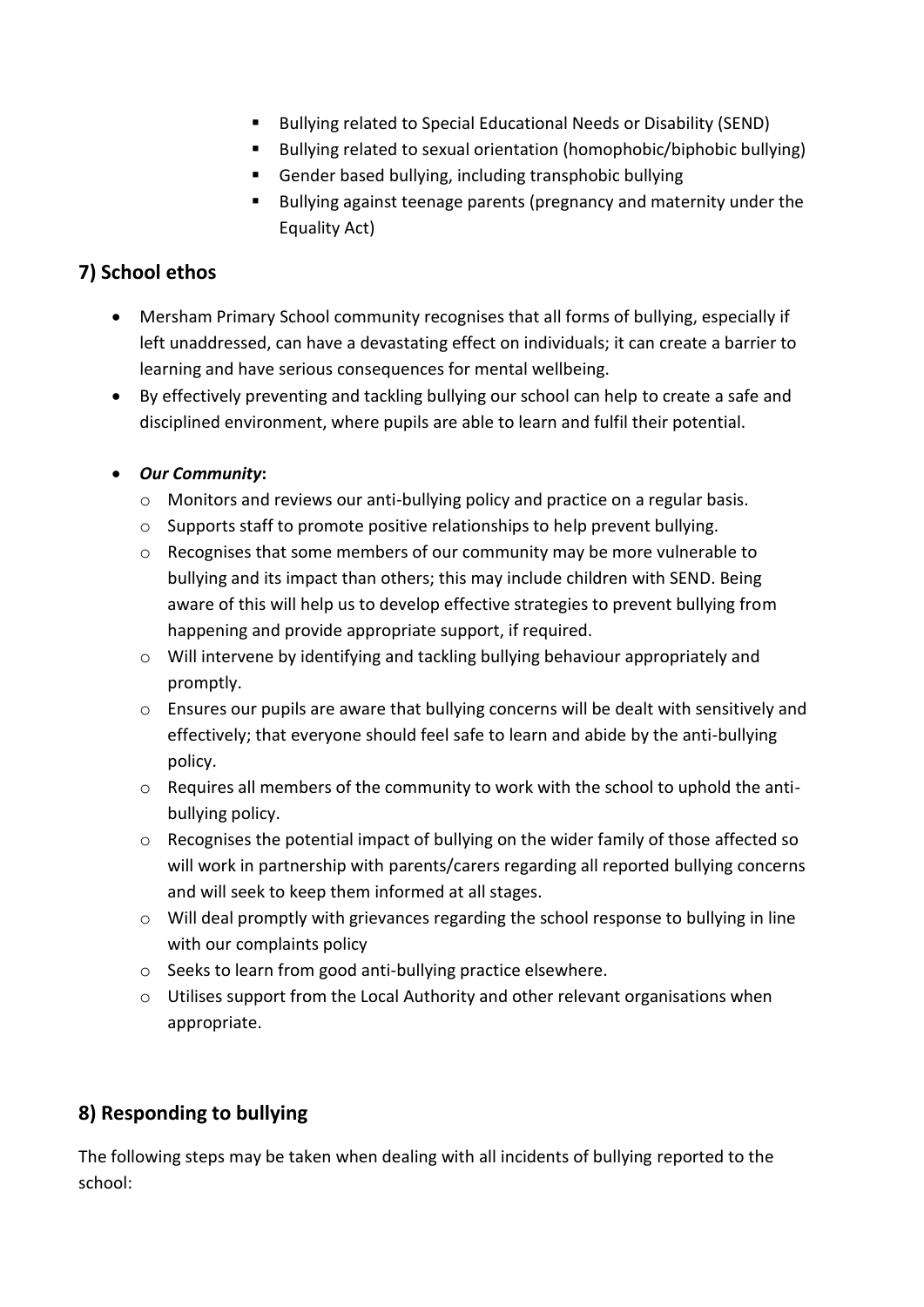- $\circ$  If bullying is suspected or reported, the incident will be dealt with immediately by the member of staff who has been approached or witnessed the concern.
- $\circ$  The school will provide appropriate support for the person being bullied making sure they are not at risk of immediate harm and will involve them in any decisionmaking, as appropriate.
- o The headteacher/ or another member of leadership staff will interview all parties involved.
- o The DSL will be informed of all bullying issues where there are safeguarding concerns.
- o The school will speak with and inform other staff members, where appropriate.
- o The school will ensure parents/carers are kept informed about the concern and action taken, as appropriate and in line with child protection and confidentially policies.
- $\circ$  Sanctions, as identified within the school behaviour policy, and support will be implemented in consultation with all parties concerned.
- $\circ$  If necessary, other agencies may be consulted or involved, such as the police, if a criminal offence has been committed, or other local services including early help or children's social care, if a child is felt to be at risk of significant harm.
- $\circ$  Where the bullying of or by pupils takes place off school site or outside of normal school hours (including cyberbullying), the school will ensure that the concern is fully investigated. If required, the DSL will collaborate with other schools. Appropriate action will be taken, including providing support and implementing sanctions in school in accordance with this policy and the school's behaviour policy.
- o A clear and precise account of bullying incidents will be recorded by the school in accordance with existing procedures (via Trackit Lights and/or My Concern). This will include recording appropriate details regarding decisions and action taken.

#### *Cyberbullying*

- When responding to cyberbullying concerns, the school will:
	- o Act as soon as an incident has been reported or identified.
	- o Provide appropriate support for the person who has been cyberbullied and work with the person who has carried out the bullying to ensure that it does not happen again.
	- o Encourage the person being bullied to keep any evidence (screenshots) of the bullying activity to assist any investigation.
	- o Take all available steps where possible to identify the person responsible. This may include:
		- **IDOMIGE 19 IDOMIGE 15 IS CONTENT** 100 **I** school systems;
		- **If** identifying and interviewing possible witnesses;
		- Contacting the service provider and the police, if necessary.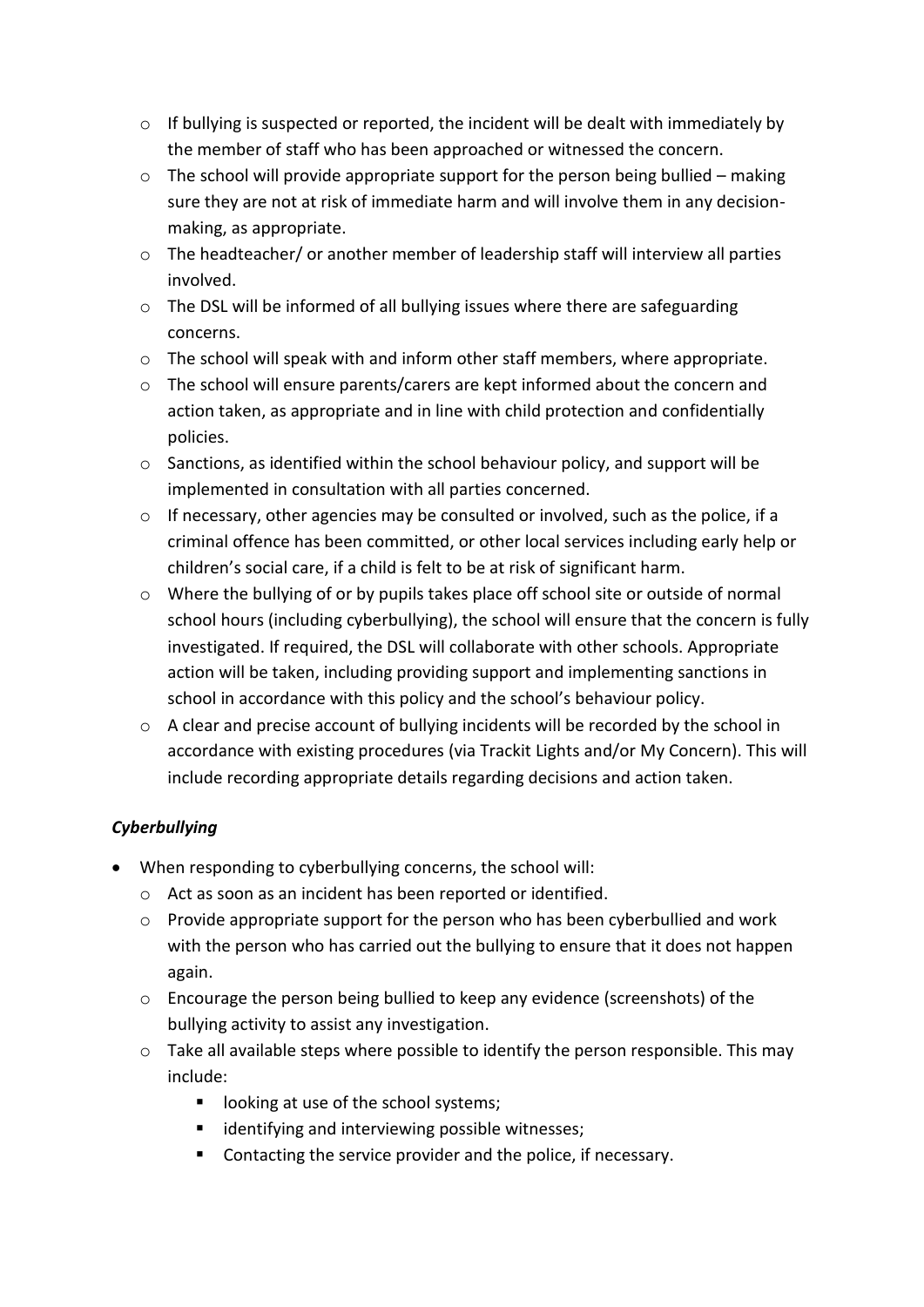- o Work with the individuals and online service providers to prevent the incident from spreading and assist in removing offensive or upsetting material from circulation. This may include:
	- Support reports to a service provider to remove content if those involved are unable to be identified or if those involved refuse to or are unable to delete content.
	- Confiscating and searching pupils' electronic devices, such as mobile phones, in accordance with the law and the school searching and confiscation policy. (*Schools should ensure they access the DfE* '[Searching, screening and](https://www.gov.uk/government/publications/searching-screening-and-confiscation)  [confiscation at school'](https://www.gov.uk/government/publications/searching-screening-and-confiscation) *and* [Childnet](http://www.childnet.com/resources/cyberbullying-guidance-for-schools) *cyberbullying guidance to ensure that the schools powers are used proportionately and lawfully*)
	- Requesting the deletion of locally-held content and content posted online if they contravene school behavioural policies.
- $\circ$  Ensure that sanctions are applied to the person responsible for the cyberbullying; the school will take steps to change the attitude and behaviour of the bully, as well as ensuring access to any additional help that they may need.
- o Inform the police if a criminal offence has been committed.
- o Provide information to staff and pupils regarding steps they can take to protect themselves online. This may include:
	- advising those targeted not to retaliate or reply;
	- providing advice on blocking or removing people from contact lists;
	- **•** helping those involved to think carefully about what private information they may have in the public domain.

#### *Supporting pupils*

- *Pupils who have been bullied will be supported by:*
	- o Reassuring the pupil and providing continuous pastoral support.
	- o Offering an immediate opportunity to discuss the experience with their teacher, the designated safeguarding lead, or a member of staff of their choice.
	- o Being advised to keep a record of the bullying as evidence and discuss how to respond to concerns and build resilience as appropriate.
	- o Working towards restoring self-esteem and confidence.
	- $\circ$  Providing ongoing support; this may include: working and speaking with staff, offering formal counselling, engaging with parents and carers.
	- o Where necessary, working with the wider community and local/national organisations to provide further or specialist advice and guidance; this could include support through Early Help or Children Social Work Service, or support through the Children and Young People's Mental Health Service (CYPMHS).
- *Pupils who have perpetrated bullying will be helped by:*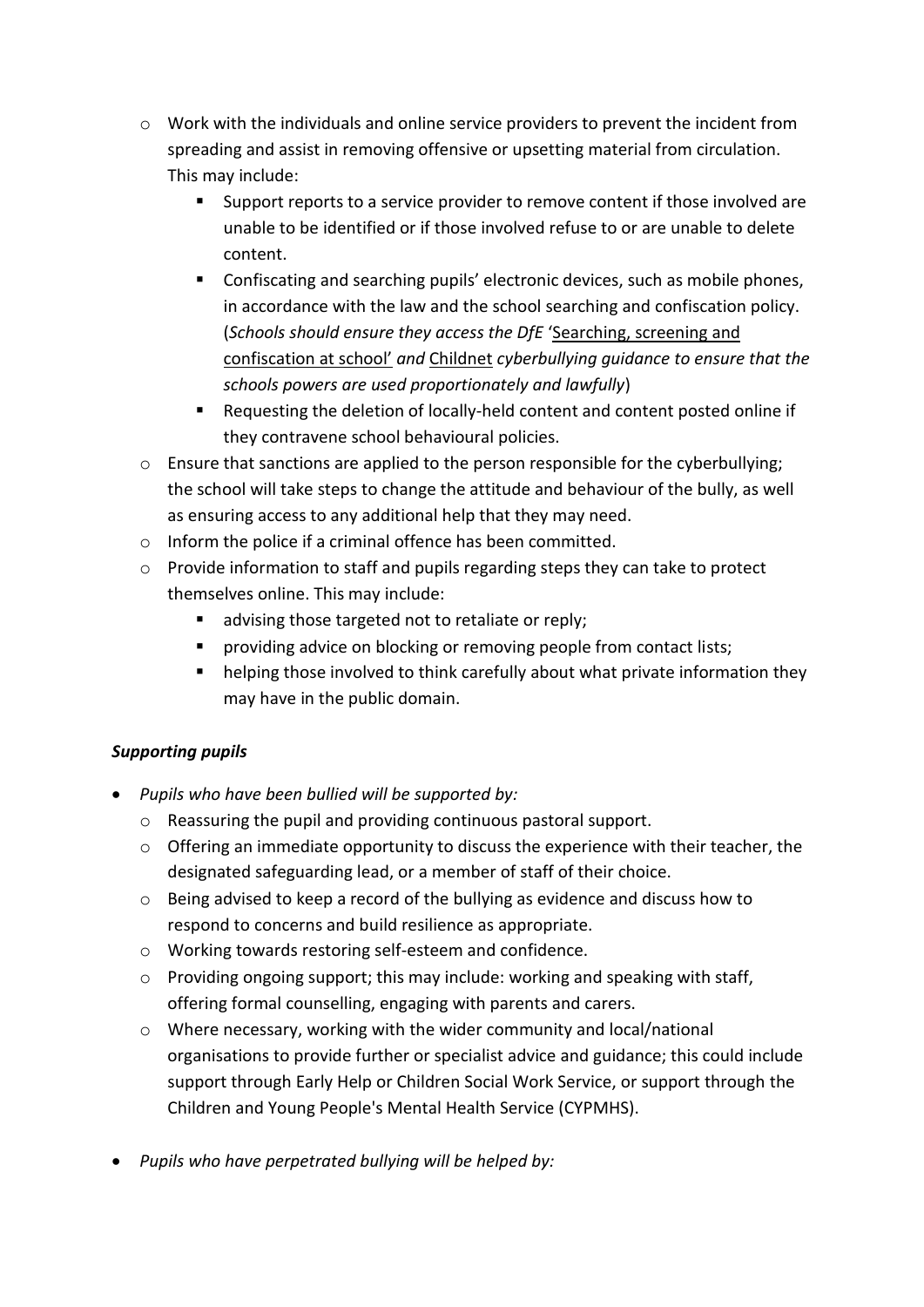- o Discussing what happened, establishing the concern and the need to change.
- $\circ$  Informing parents/carers to help change the attitude and behaviour of the child.
- $\circ$  Providing appropriate education and support regarding their behaviour or actions.
- o If online, requesting that content be removed and reporting accounts/content to service provider.
- $\circ$  Sanctioning, in line with school behaviour policy; this may include official warnings, detentions, removal of privileges (including online access when encountering cyberbullying concerns), and fixed-term or permanent exclusions.
- o Where necessary, working with the wider community and local/national organisations to provide further or specialist advice and guidance; this may include involvement from the Police or referrals to Early Help, Children Social Work Service, or the Children and Young People's Mental Health Service (CYPMHS).

#### **Supporting adults**

Our school takes measures to prevent and tackle bullying among pupils; however, it is equally important to recognise that bullying of adults, including staff and parents, whether by pupils, parents or other staff members, is unacceptable.

- *Adults who have been bullied or affected will be supported by:*
	- $\circ$  Offering an immediate opportunity to discuss the concern with the designated safeguarding lead, a senior member of staff and/or the headteacher.
	- o Advising them to keep a record of the bullying as evidence and discuss how to respond to concerns and build resilience, as appropriate.
	- o Where the bullying takes place off school site or outside of normal school hours (including online), the school will still investigate the concern and ensure that appropriate action is taken in accordance with the schools' behaviour and discipline policy.
	- o Reporting offensive or upsetting content and/or accounts to the service provider, where the bullying has occurred online.
	- o Reassuring and offering appropriate support.
	- o Working with the wider community and local/national organisations to provide further or specialist advice and guidance.
- *Adults who have perpetrated the bullying will be helped by:*
	- o Discussing what happened with a senior member of staff and/or the headteacher to establish the concern.
	- o Establishing whether a legitimate grievance or concern has been raised and signposting to the school's official complaints procedures.
	- o If online, requesting that content be removed.
	- o Instigating disciplinary, civil or legal action as appropriate or required.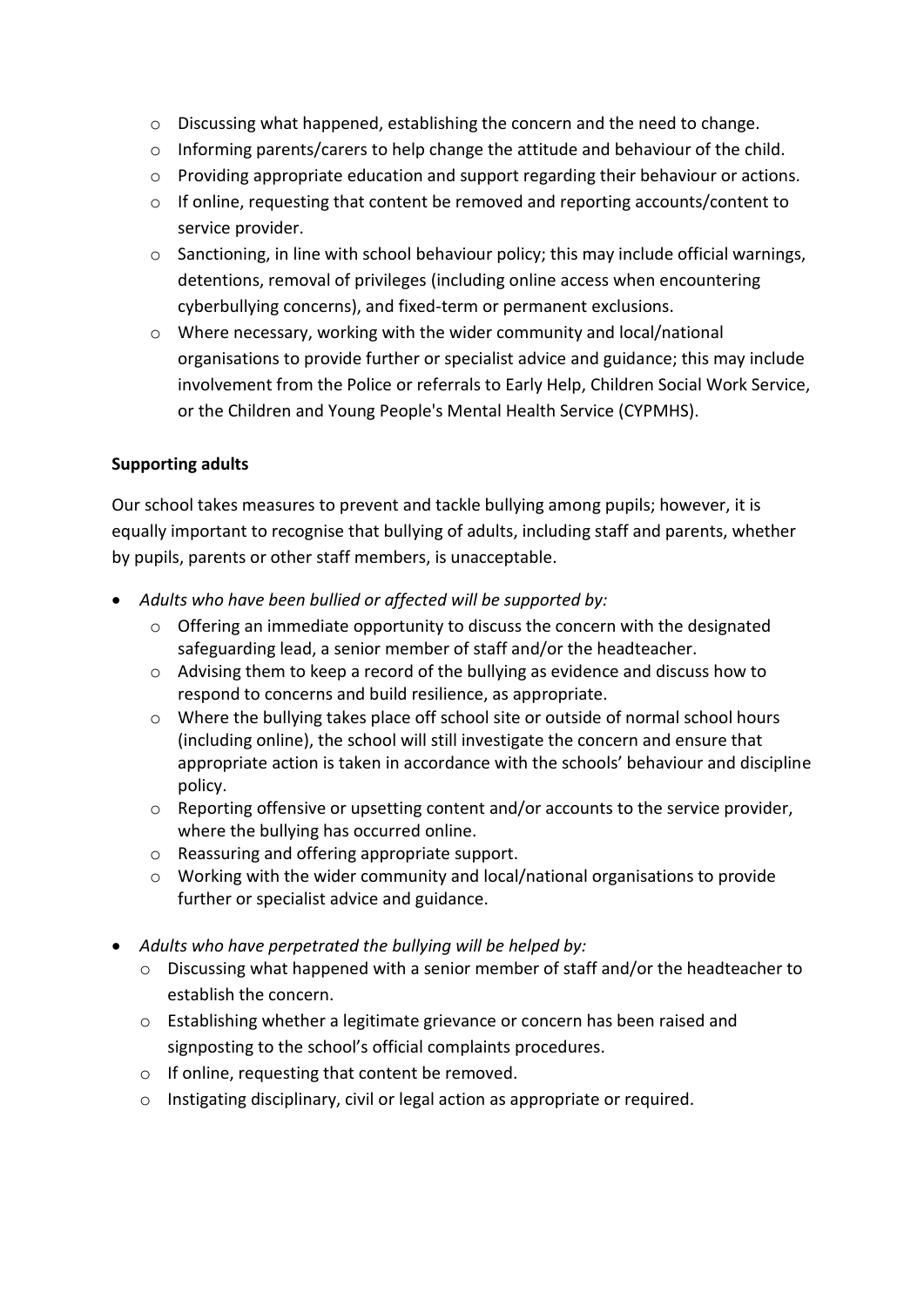# **9) Preventing bullying**

#### *Environment*

- The whole school community will:
	- $\circ$  Create and support an inclusive environment which promotes a culture of mutual respect, consideration and care for others, which will be upheld by all.
	- $\circ$  Recognise that bullying can be perpetrated or experienced by any member of the community, including adults and children (peer on peer abuse).
	- $\circ$  Recognises the potential for children with SEN and disabilities to be disproportionally impacted by bullying and will implement additional pastoral support as required.
	- o Openly discuss differences between people that could motivate bullying, such as: children with different family situations, such as looked after children or those with caring responsibilities, religion, ethnicity, disability, gender, sexuality or appearance related difference.
	- o Challenge practice and language (including 'banter') which does not uphold the school values of tolerance, non-discrimination and respect towards others.
	- $\circ$  Be encouraged to use technology, especially mobile phones and social media, positively and responsibly.
	- o Work with staff, the wider community and outside agencies to prevent and tackle concerns including all forms of prejudice-driven bullying.
	- o Actively create "safe spaces" for vulnerable children and young people.
	- $\circ$  Celebrate success and achievements to promote and build a positive school ethos.

#### *Policy and Support*

- The whole school community will:
	- $\circ$  Provide a range of approaches for pupils, staff and parents/carers to access support and report concerns.
	- $\circ$  Regularly update and evaluate our practice to consider the developments of technology and provide up-to-date advice and education to all members of the community regarding positive online behaviour.
	- o Take appropriate, proportionate and reasonable action, in line with existing school policies, for any bullying bought to the schools' attention, which involves or effects pupils, even when they are not on school premises; for example, when using school transport or online, etc.
	- o Implement appropriate disciplinary sanctions; the consequences of bullying will reflect the seriousness of the incident, so that others see that bullying is unacceptable.
	- o Use a variety of techniques to resolve the issues between those who bully, and those who have been bullied.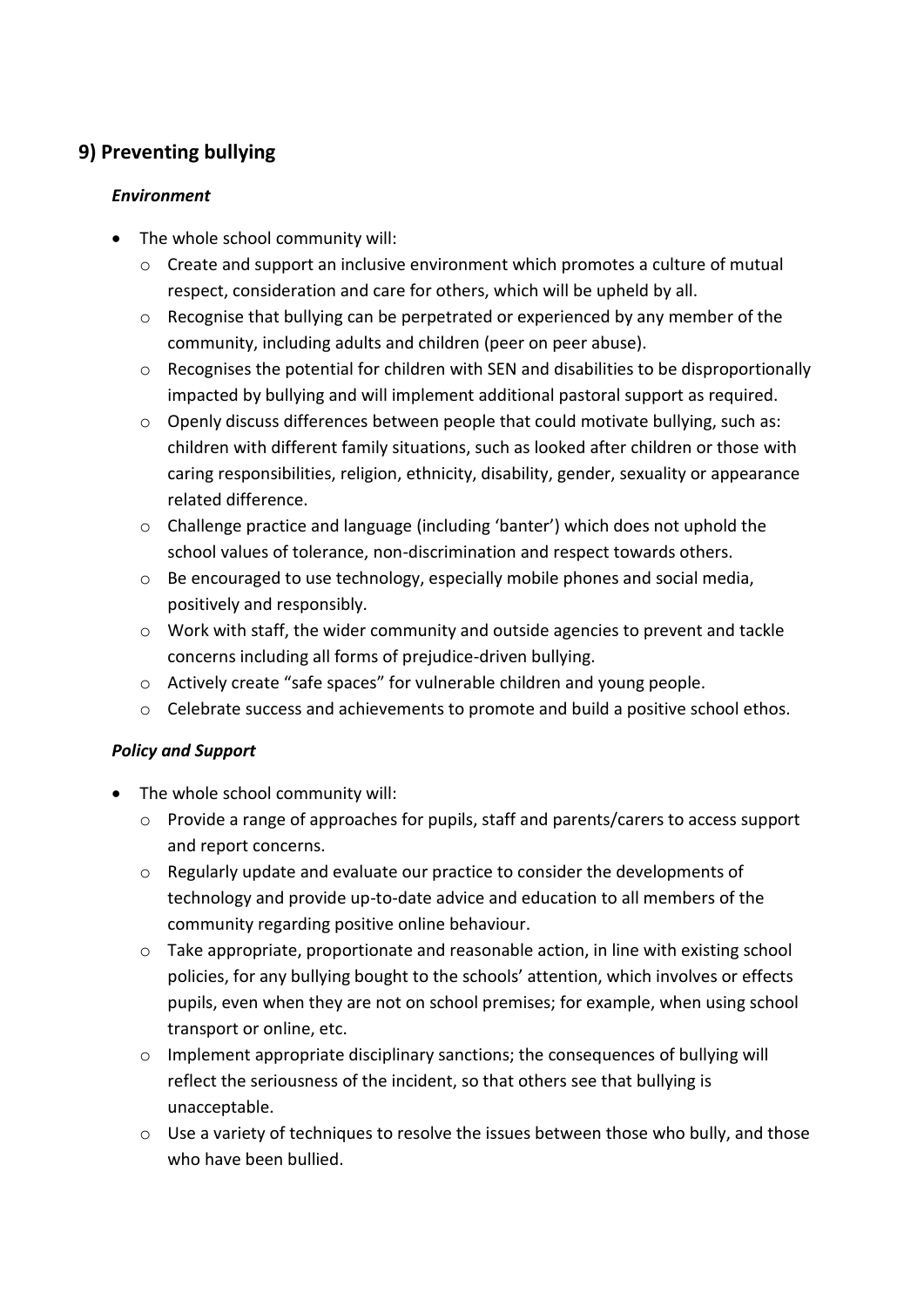#### *Education and Training*

- The school community will:
	- o Train all staff, including: teaching staff, support staff (e.g. administration staff, lunchtime support staff and site support staff) and pastoral staff, to identify all forms of bullying and take appropriate action, following the school's policy and procedures, including recording and reporting incidents.
	- o Consider a range of opportunities and approaches for addressing bullying throughout the curriculum and other activities, such as: through displays, assemblies, peer support, the school/student council, etc.
	- o Collaborate with other local educational settings as appropriate, and during key times of the year, for example during transition.
	- o Ensure anti-bullying has a high profile throughout the year, reinforced through key opportunities such as anti-bullying week
	- o Provide systematic opportunities to develop pupils' social and emotional skills, including building their resilience and self-esteem.

### **10) Involvement of pupils**

- *We will:* 
	- $\circ$  Involve pupils in policy writing and decision making, to ensure that they understand the school's approach and are clear about the part they play in preventing bullying.
	- o Regularly canvas children and young people's views on the extent and nature of bullying.
	- $\circ$  Ensure that all pupils know how to express worries and anxieties about bullying.
	- $\circ$  Ensure that all pupils are aware of the range of sanctions which may be applied against those engaging in bullying.
	- $\circ$  Involve pupils in anti-bullying campaigns in schools and embedded messages in the wider school curriculum.
	- o Utilise pupil voice in providing pupil led education and support
	- $\circ$  Publicise the details of internal support, as well as external helplines and websites.
	- $\circ$  Offer support to pupils who have been bullied and to those who are bullying to address the problems they have.

#### **11) Involvement and liaison with parents and carers**

- *We will:* 
	- $\circ$  Take steps to involve parents and carers in develop policies and procedures, to ensure they are aware that the school does not tolerate any form of bullying.
	- $\circ$  Make sure that key information about bullying (including policies and named points of contact) is available to parents/carers in a variety of formats, including via the school website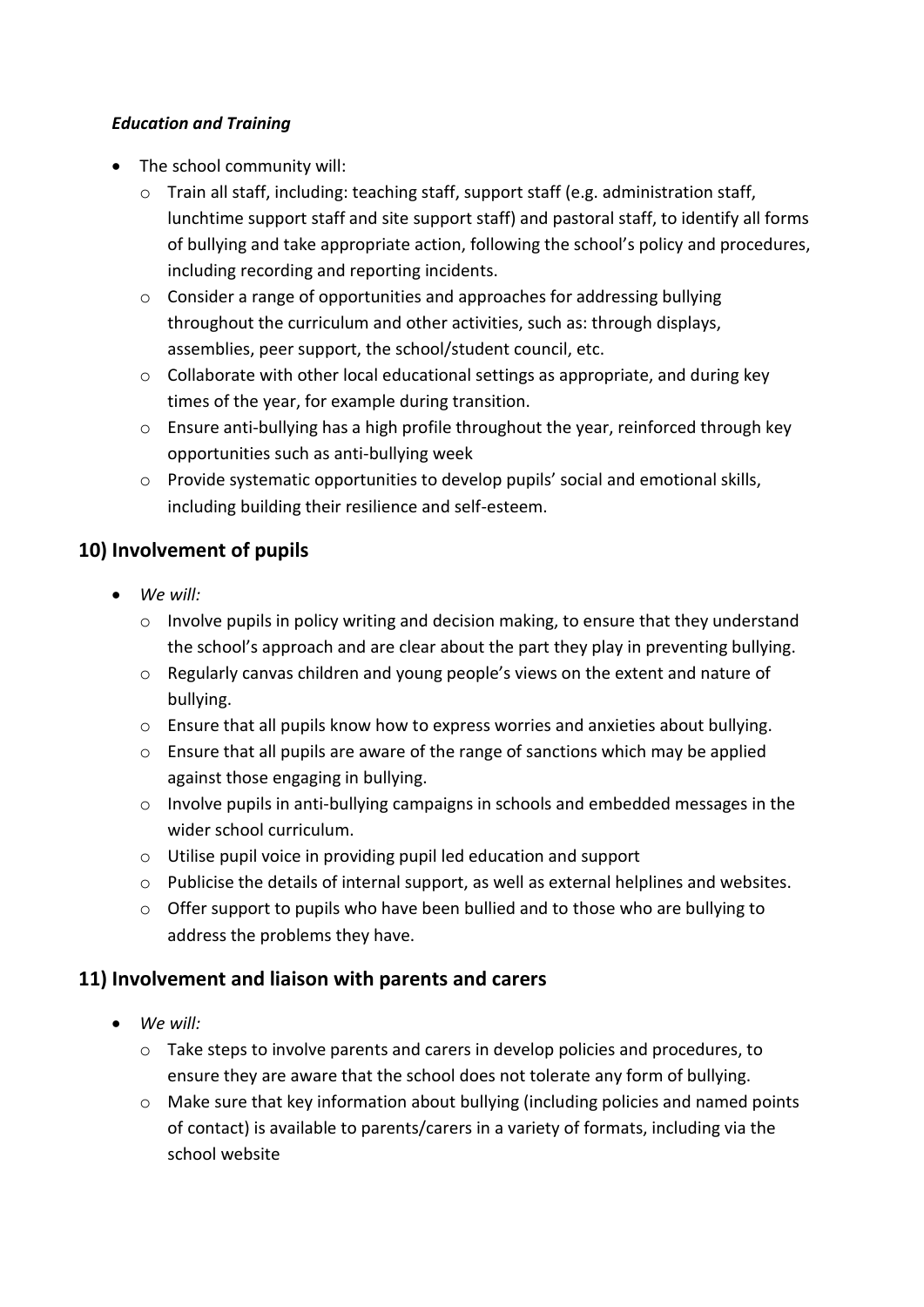- o Ensure all parents/carers know who to contact if they are worried about bullying and where to access independent advice.
- o Work with all parents/carers and the local community to address issues beyond the school gates that give rise to bullying.
- o Ensure that parents work with the school to role model positive behaviour for pupils, both on and offline.
- $\circ$  Ensure all parents/carers know about our complaints procedure and how to use it effectively, to raise concerns in an appropriate manner.

# **12) Monitoring and review: putting policy into practice**

- The school will ensure that they regularly monitor and evaluate mechanisms to ensure that the policy is being consistently applied.
- Any issues identified will be incorporated into the school's action planning.
- The headteacher will be informed of bullying concerns, as appropriate.
- The named Governor for bullying will report on a regular basis to the governing body on incidents of bullying, including outcomes.

# **13) Useful links and supporting organisations**

- Anti-Bullying Alliance: [www.anti-bullyingalliance.org.uk](http://www.anti-bullyingalliance.org.uk/)
- Childline: [www.childline.org.uk](http://www.childline.org.uk/)
- Family Lives: [www.familylives.org.uk](http://www.familylives.org.uk/)
- Kidscape: [www.kidscape.org.uk](http://www.kidscape.org.uk/)
- MindEd: [www.minded.org.uk](http://www.minded.org.uk/)
- NSPCC: [www.nspcc.org.uk](http://www.nspcc.org.uk/)
- The BIG Award: [www.bullyinginterventiongroup.co.uk/index.php](https://www.bullyinginterventiongroup.co.uk/index.php)
- PSHE Association: [www.pshe-association.org.uk](http://www.pshe-association.org.uk/)
- Restorative Justice Council: [www.restorativejustice.org.uk](http://www.restorativejustice.org.uk/)
- The Diana Award: [www.diana-award.org.uk](http://www.diana-award.org.uk/)
- Victim Support: [www.victimsupport.org.uk](http://www.victimsupport.org.uk/)
- Young Minds: [www.youngminds.org.uk](http://www.youngminds.org.uk/)
- Young Carers: [www.youngcarers.net](http://www.youngcarers.net/)
- The Restorative Justice Council: [www.restorativejustice.org.uk/restorative-practice](http://www.restorativejustice.org.uk/restorative-practice-schools)[schools](http://www.restorativejustice.org.uk/restorative-practice-schools)

### **SEND**

- Changing Faces[: www.changingfaces.org.uk](http://www.changingfaces.org.uk/)
- Mencap: [www.mencap.org.uk](http://www.mencap.org.uk/)
- Anti-Bullying Alliance Cyberbullying and children and young people with SEN and disabilities: [www.cafamily.org.uk/media/750755/cyberbullying\\_and\\_send\\_-](http://www.cafamily.org.uk/media/750755/cyberbullying_and_send_-_module_final.pdf) [\\_module\\_final.pdf](http://www.cafamily.org.uk/media/750755/cyberbullying_and_send_-_module_final.pdf)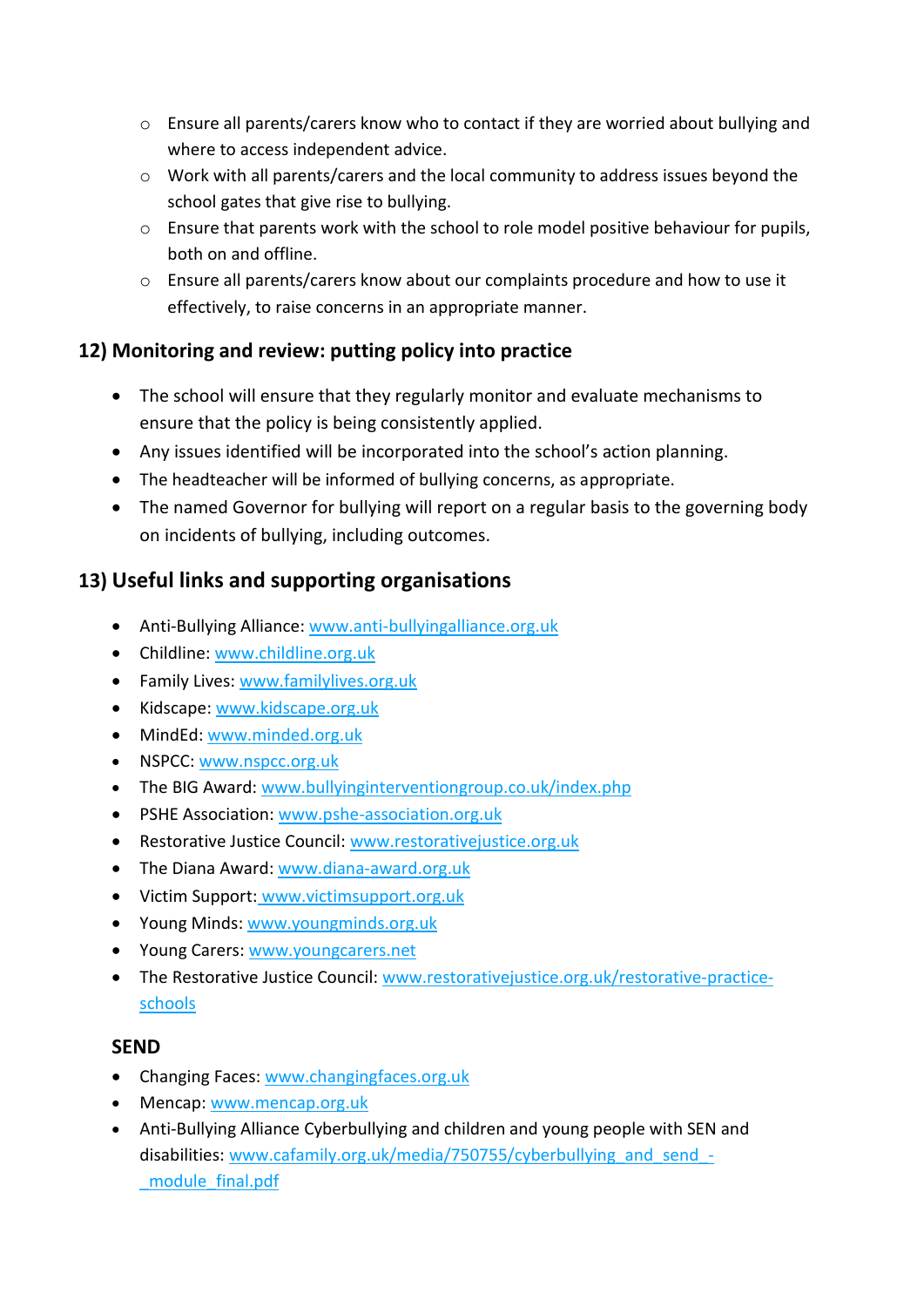DfE: SEND code of practice: [www.gov.uk/government/publications/send-code-of](https://www.gov.uk/government/publications/send-code-of-practice-0-to-25)[practice-0-to-25](https://www.gov.uk/government/publications/send-code-of-practice-0-to-25)

# **Cyberbullying**

- Childnet[: www.childnet.com](http://www.childnet.com/)
- Internet Watch Foundation: [www.iwf.org.uk](http://www.iwf.org.uk/)
- Think U Know: [www.thinkuknow.co.uk](http://www.thinkuknow.co.uk/)
- UK Safer Internet Centre: [www.saferinternet.org.uk](http://www.saferinternet.org.uk/)
- The UK Council for Child Internet Safety (UKCCIS) [www.gov.uk/government/groups/uk](http://www.gov.uk/government/groups/uk-council-for-child-internet-safety-ukccis)[council-for-child-internet-safety-ukccis](http://www.gov.uk/government/groups/uk-council-for-child-internet-safety-ukccis)
- DfE 'Cyberbullying: advice for headteachers and school staff': [www.gov.uk/government/publications/preventing-and-tackling-bullying](http://www.gov.uk/government/publications/preventing-and-tackling-bullying)
- DfE 'Advice for parents and carers on cyberbullying': [www.gov.uk/government/publications/preventing-and-tackling-bullying](http://www.gov.uk/government/publications/preventing-and-tackling-bullying)

# **Race, religion and nationality**

- Anne Frank Trust: [www.annefrank.org.uk](http://www.annefrank.org.uk/)
- Kick it Out: [www.kickitout.org](http://www.kickitout.org/)
- Report it[: www.report-it.org.uk](http://www.report-it.org.uk/)
- Stop Hate: [www.stophateuk.org](http://www.stophateuk.org/)
- Tell Mama[:www.tellmamauk.org](http://www.tellmamauk.org/)
- Educate against Hate: [www.educateagainsthate.com](http://www.educateagainsthate.com/)
- Show Racism the Red Card: [www.srtrc.org/educational](http://www.srtrc.org/educational)

### **LGBT**

- Barnardo's LGBT Hub: [www.barnardos.org.uk/what\\_we\\_do/our\\_work/lgbtq.htm](http://www.barnardos.org.uk/what_we_do/our_work/lgbtq.htm)
- Metro Charity: [www.metrocentreonline.org](http://www.metrocentreonline.org/)
- EACH: [www.eachaction.org.uk](http://www.eachaction.org.uk/)
- Proud Trust: [www.theproudtrust.org](http://www.theproudtrust.org/)
- Schools Out: [www.schools-out.org.uk](http://www.schools-out.org.uk/)
- **Stonewall: [www.stonewall.org.uk](http://www.stonewall.org.uk/)**

### **Sexual harassment and sexual bullying**

- Ending Violence Against Women and Girls (EVAW) [www.endviolenceagainstwomen.org.uk](http://www.endviolenceagainstwomen.org.uk/)
	- o A Guide for Schools: [www.endviolenceagainstwomen.org.uk/data/files/resources/71/EVAW-](http://www.endviolenceagainstwomen.org.uk/data/files/resources/71/EVAW-Coalition-Schools-Guide.pdf)[Coalition-Schools-Guide.pdf](http://www.endviolenceagainstwomen.org.uk/data/files/resources/71/EVAW-Coalition-Schools-Guide.pdf)
- Disrespect No Body: [www.gov.uk/government/publications/disrespect-nobody](http://www.gov.uk/government/publications/disrespect-nobody-campaign-posters)[campaign-posters](http://www.gov.uk/government/publications/disrespect-nobody-campaign-posters)